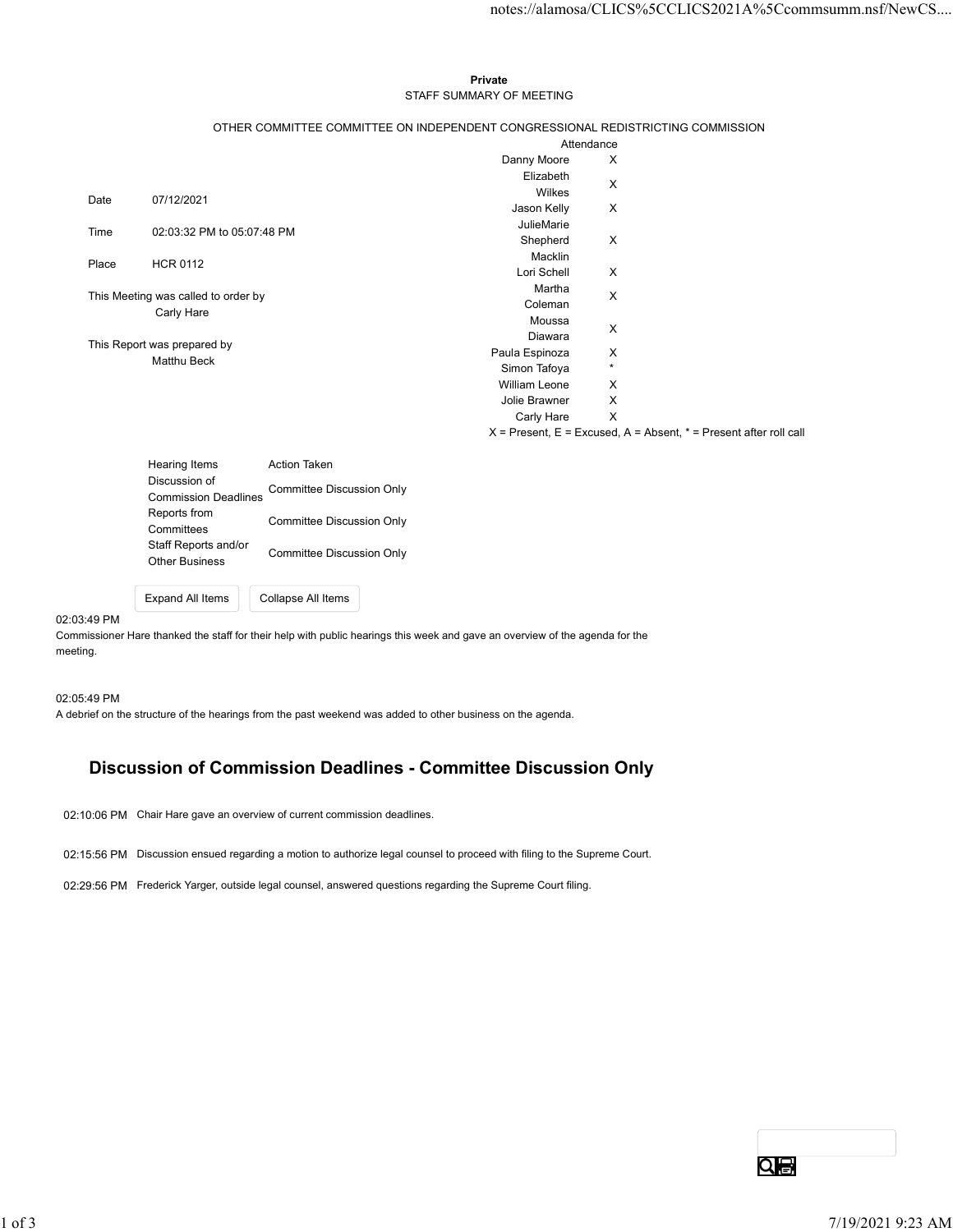02:39:29 PM To authorize legal counsel to proceed to file the necessary papers with the Colorado Supreme Motion<br>the time we need to execute that plan to seek clarification from the Court concerning our authority Court to seek modification of the deadlines to permit us to implement our original schedule and timetable for completing our work and if the court does not approve our timetable and permits us to proceed with a condense plan that will use other non-final census data and modify other deadlines necessary to do a condensed plan. motes://alamosa/CLICS%5CCLICS2021A%5<br>
To authorize legal counsel to proceed to file the necessary papers with the Colorado Supreme<br>
Court to seek modification of the deadlines to permit us to implement our original schedul

|                                     | notes://alamosa/CLICS%5CCLICS2021A%5                                                                                                                                                                                                                                                                                                                                                                                                                                                                                                                                            |
|-------------------------------------|---------------------------------------------------------------------------------------------------------------------------------------------------------------------------------------------------------------------------------------------------------------------------------------------------------------------------------------------------------------------------------------------------------------------------------------------------------------------------------------------------------------------------------------------------------------------------------|
| Motion<br>Moved<br>Seconded         | To authorize legal counsel to proceed to file the necessary papers with the Colorado Supreme<br>Court to seek modification of the deadlines to permit us to implement our original schedule and<br>timetable for completing our work and if the court does not approve our timetable and permits us<br>the time we need to execute that plan to seek clarification from the Court concerning our authority<br>to proceed with a condense plan that will use other non-final census data and modify other<br>deadlines necessary to do a condensed plan.<br><b>William Leone</b> |
| Martha<br>Coleman                   | Yes                                                                                                                                                                                                                                                                                                                                                                                                                                                                                                                                                                             |
| Moussa<br>Diawara                   | Yes                                                                                                                                                                                                                                                                                                                                                                                                                                                                                                                                                                             |
| Paula<br>Espinoza                   | Yes                                                                                                                                                                                                                                                                                                                                                                                                                                                                                                                                                                             |
| Jason Kelly Yes<br>William<br>Leone | Yes                                                                                                                                                                                                                                                                                                                                                                                                                                                                                                                                                                             |
| JulieMarie<br>Shepherd<br>Macklin   | Yes                                                                                                                                                                                                                                                                                                                                                                                                                                                                                                                                                                             |
| Danny<br>Moore                      | Yes                                                                                                                                                                                                                                                                                                                                                                                                                                                                                                                                                                             |
| Lori Schell<br>Simon                | Yes<br>Yes                                                                                                                                                                                                                                                                                                                                                                                                                                                                                                                                                                      |
| Tafoya<br>Elizabeth<br>Wilkes       | Yes                                                                                                                                                                                                                                                                                                                                                                                                                                                                                                                                                                             |
| Jolie<br>Brawner                    | Yes                                                                                                                                                                                                                                                                                                                                                                                                                                                                                                                                                                             |
| Carly Hare                          | Yes<br>YES: 12 NO: 0 EXC: 0 ABS: 0 FINAL ACTION: PASS                                                                                                                                                                                                                                                                                                                                                                                                                                                                                                                           |

## Reports from Committees - Committee Discussion Only

- 02:44:12 PM Commissioner Coleman gave an overview of new public comments received and an update on the packet being created by the committee for the commission.
- 02:56:44 PM Commissioner Brawner gave an overview of public comments regarding CD-1 and the Denver Metro Area.
- 03:04:29 PM Jessika Shipley, Independent Congressional Redistricting Commission Staff, answered questions about what public relations and outreach has been done to inform communities about public hearings.
- 03:05:06 PM Commissioner Shepherd Macklin gave an overview of the Public Hearing Committees' meeting and back up scheduling plans to consider.
- 03:23:47 PM Commissioner Schell gave an update on the Map Analytics Committee and plans to have audio from the committee training sessions made available.
- 03:25:37 PM Commissioner Leone gave an update on the Legal, Legislative, and Rules Committee. He stated that most of the committee work was included during discussion of commission deadlines. 232347 PM Commissioner Schel gave an update on the Map Analytics Committee and plans to have audio from the committee training<br>23 of 3 7 PM Commissioner Leone gave an update on the Legal, Legislative, and Rules Committee.

# Staff Reports and/or Other Business - Committee Discussion Only

- 03:25:41 PM Nicole Myers, Independent Redistricting Commission Staff, gave an update and clarification regarding the CORA request of the commission..
- 03:30:27 PM Jessika Shipley, Independent Redistricting Commission Staff, shared information regarding logistics and procedures during public hearings and travelling.
- 03:37:13 PM The commissioners shared major takeaways from the public hearings in the Eastern Plains.
- 03:54:26 PM Discussion on the comments received during public hearings continued.